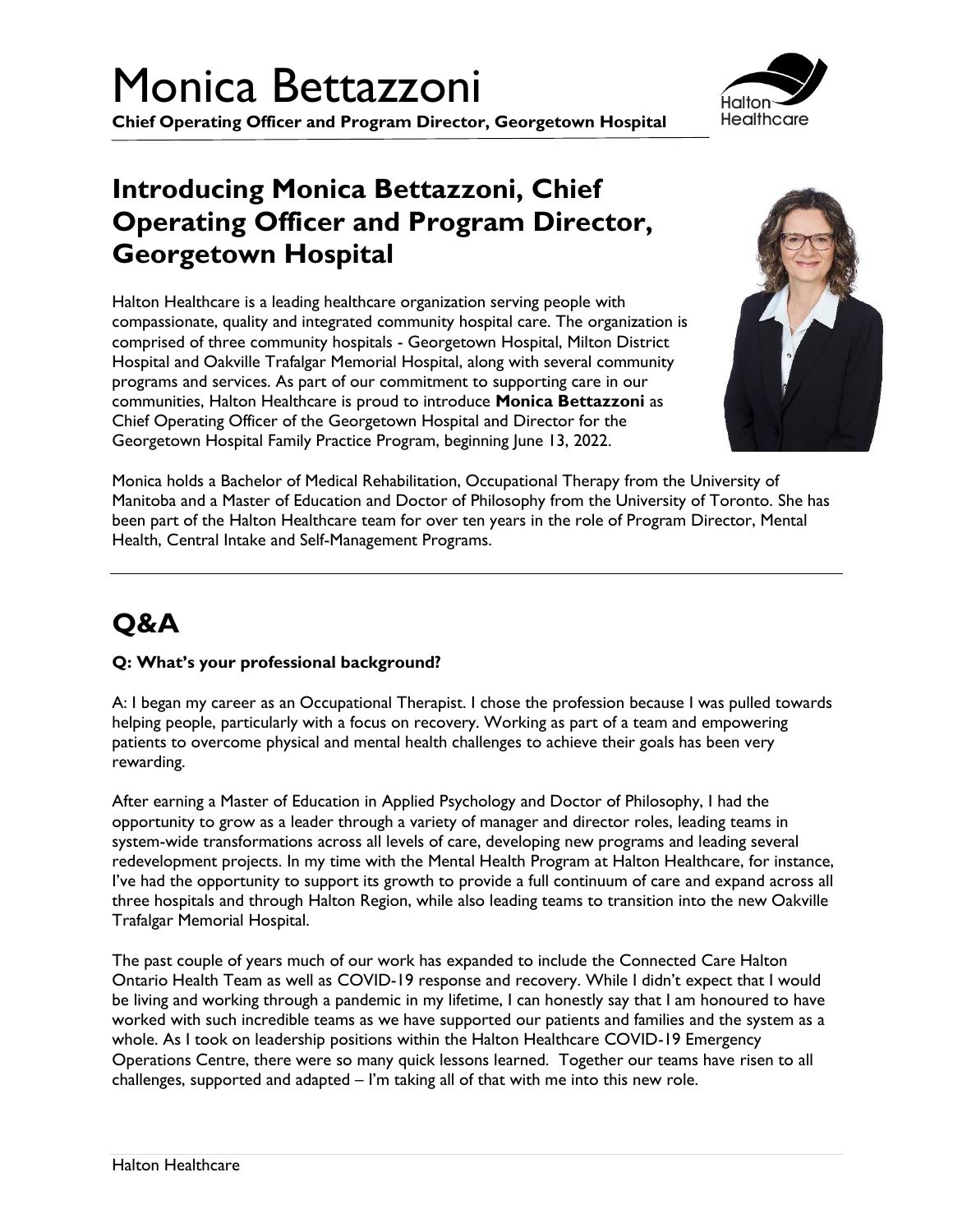### Monica Bettazzoni

**Chief Operating Officer and Program Director, Georgetown Hospital**



#### **Q: What are your priorities in your new role?**

A: My first priority as I join the team at Georgetown Hospital will be to learn as much as I can about the organization and its people, through meeting with staff, physicians and volunteers and doing a lot of listening. It has me reflecting on COVID-19 and how it's changed the landscape of healthcare. The impact of the pandemic on our health and human resources has proven that this is where a strong focus needs to be. We need to support and restore our staffing, and move back to a state of stability, which means resourcing staffing, strengthening our teams and putting the focus back on care.

#### **Q: What do you see as your biggest challenges?**

A: This really goes back to what I've set as my early priorities – restoring and supporting our health and human resources. Throughout the pandemic healthcare workers faced many challenges such as heavy workloads, changing shifting policies, and the added stress associated with caring for COVID patients, not to mention the need to balance work and home life pressures. We know that these challenges lead to resignations, low morale and burn out.

I will be focused on retaining and recruiting staffing and restoring resiliency, capacity and staff well-being – for our teams and for our patients and families. I know this is going to be a challenge, but with steady focus on our goals, and giving people the tools to achieve them, we can get there together.

#### **Q: As a child, what did you want to be when you grew up, and why?**

A: I grew up in Winnipeg, Manitoba and was a huge fan of medical television shows, like *Emergency!* This was before the time of reality television, so it was my glimpse of what teams did to save lives and I wanted to be a part of it. I was always intrigued by the back story of the patient - what lead to the emergency situation, or how did things resolve for them. That's why I chose the initial path of becoming an Occupational Therapist (OT). OTs get to know all aspects of a patient's life and support them to achieve goals that are meaningful to them. As a leader, that also translates into getting to know staff and other leaders and helping them achieve their goals – personal, professional and organizational.

#### **Q: What is the best piece of advice you've ever been given?**

A: I live by the advice I was given by a former supervisor, mentor and now friend. She told me that you can *never assume anything*. For me that always means checking in, being a good communicator and making sure that everyone is on the same page. It doesn't necessarily mean that we're all taking the same path, but as long as we're all going in the same direction, with the same end in sight, we'll get there.

#### **Q: Any final thoughts?**

A: I am driven by being a helper and having an impact in what I do – even in the smallest ways. I love being able to look back and feel that I've made a difference because of my work and the work of the teams that I'm a part of. Whether it's as simple as helping a patient navigate the halls of the hospital to